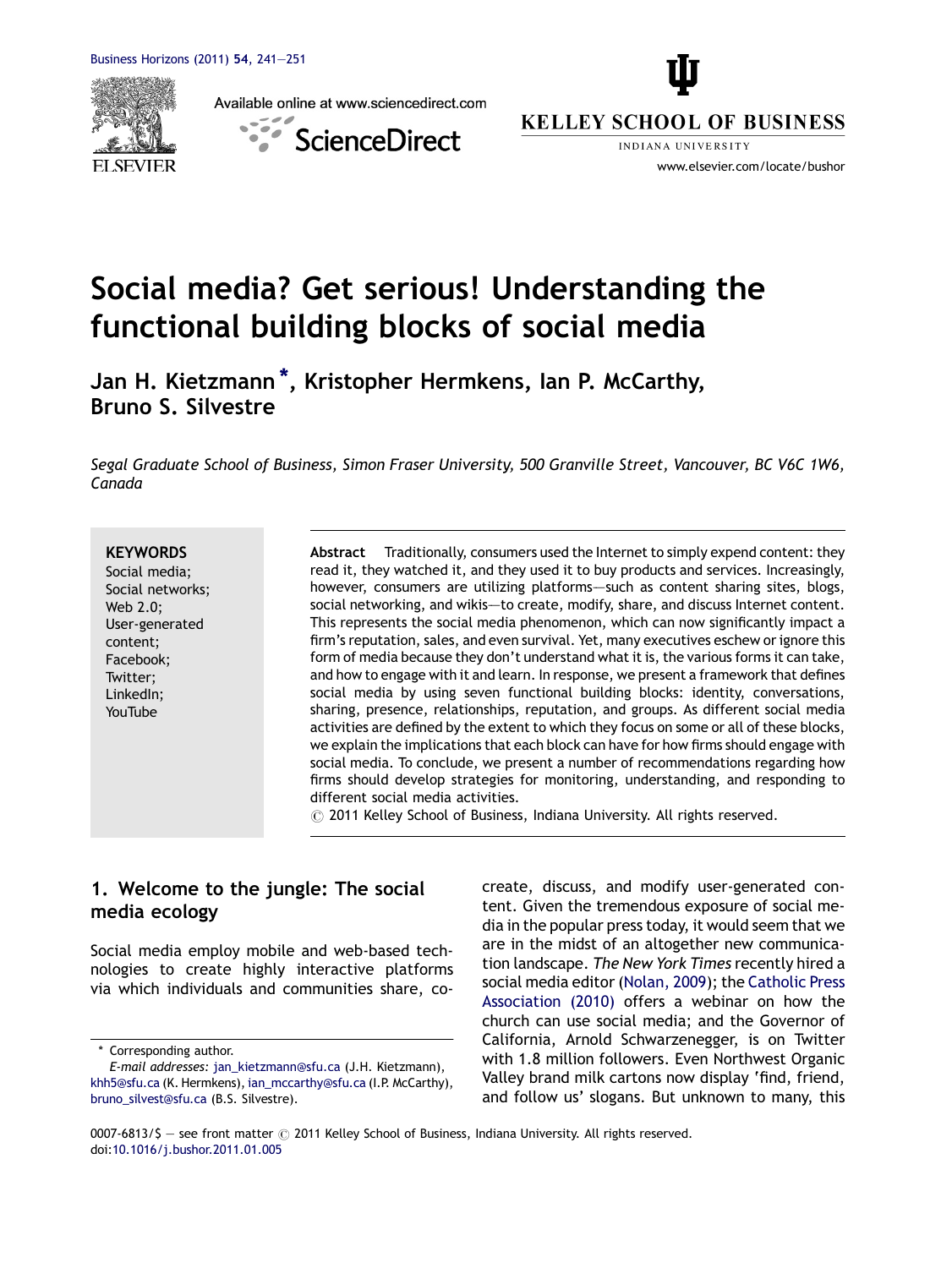landscape of social media sites and services started forming more than a dozen years ago. For instance, in 1997, the social network site Sixdegrees allowed users to create profiles, list their friends, and add friends-of-friends to their own lists [\(Boyd & Ellison,](#page-9-0) [2008](#page-9-0)). Sound familiar?

There currently exists a rich and diverse ecology of social media sites, which vary in terms of their scope and functionality. Some sites are for the general masses, like Friendster, Hi5, and-of course–—Facebook, which opened only 4 years after Sixdegrees closed its doors. Other sites, like LinkedIn, are more focused professional networks; in fact, Facebook started out as a niche private network for Harvard University students. Media sharing sites, such as MySpace, YouTube, and Flickr, concentrate on shared videos and photos. And after a slow start in the late 1990s, weblogs (blogs) have become very popular, because they are easy to create and to maintain. Their authors range from everyday people to professional writers and celebrities. Today, the resulting 'blogosphere' of more than 100 million blogs and their interconnections has become an important source of public opinion. There are even search engines, like Technorati, that are dedicated to searching blogs. Similarly, with the help of social news and bookmarking sites like Reddit, Digg, and Delicious (formerly known as Del.icio.us), users can rank sites by voting on the value of content. Most recently, the phenomenon of micro-blogging focuses on offering real-time updates. Twitter has been driving this development since it was founded in 2006. Today, more than 145 million users send on average 90 million 'tweets' per day, each consisting of 140 characters or less ([Madway, 2010\)](#page-10-0). These are mostly short status updates of what users are doing, where they are, how they are feeling, or links to other sites. In turn, Foursquare ties these real-time updates into location specific information by rewarding users for 'checking in' to real sites at any location worldwide, and for leaving their comments for others to view.

With this rise in social media, it appears that corporate communication has been democratized. The power has been taken from those in marketing and public relations by the individuals and communities that create, share, and consume blogs, tweets, Facebook entries, movies, pictures, and so forth. Communication about brands happens, with or without permission of the firms in question. It is now up to firms to decide if they want to get serious about social media and participate in this communication, or continue to ignore it. Both have a tremendous impact.

For instance, when United Airlines broke Dave Carroll's guitar in 2008, it likely was not the first time a musical instrument had been broken during the course of a flight. It was, however, probably the first time that the owner of the instrument recorded a music video about the experience and posted it on YouTube. The video, portraying United in a very unfavorable light, went 'viral' and has been viewed almost 9.5 million times ([Carroll, 2009](#page-9-0)). Amongst other highlights, United Breaks Guitars was cited by Time.com as one of YouTube's best videos, and even discussed by Wolf Blitzer on television's CNN Situation Room. Such attention led to a brand and public relations crisis for United, as the story was cheered on by a global community of passengers who understood all too well the frustrations of dealing with airline service failures. United did not respond and, to this day, an Internet search of the term 'United' returns Carroll's damaging YouTube video link at the top of the results list. This high profile example illustrates how ill-prepared firms can be in dealing with social media conversations about them. As BBC Business Editor Tim [Weber \(2010\)](#page-10-0) explains: ''These days, one witty tweet, one clever blog post, one devastating video–—forwarded to hundreds of friends at the click of a mouse-can snowball and kill a product or damage a company's share price.''

Although it is clear that-for better or for worsesocial media is very powerful, many executives are reluctant or unable to develop strategies and allocate resources to engage effectively with social media. Consequently, firms regularly ignore or mismanage the opportunities and threats presented by creative consumers ([Berthon, Pitt, McCarthy, &](#page-9-0) [Kates, 2007\)](#page-9-0). One reason behind this ineptitude is a lack of understanding regarding what social media are, and the various forms they can take ([Kaplan &](#page-9-0) [Haenlein, 2010\)](#page-9-0). To help address this gap in knowledge, we herein present and illustrate a honeycomb framework of seven social media building blocks. Utilized individually and together, these blocks can help mangers make sense of the social media ecology, and to understand their audience and their engagement needs. In true social media fashion, the origins of this framework can be attributed to a number of bloggers: principally, Gene [Smith \(2007\)](#page-10-0) of the Atomiq.org, who developed and combined ideas discussed by Matt [Webb \(2004\)](#page-10-0) of interconnect.org; Stewart [Butterfield \(2003\)](#page-9-0) of sylloge.com; and [Peter Morville \(2004\)](#page-10-0) of semanticstudios.com. We have taken their ideas and advanced them in four ways, each of which forms a part of our article.

In Section [2,](#page-2-0) we explain how executives would use the framework to understand the functional traits of different social media activities, and discuss and illustrate the fundamental implications that each block presents to firms as they seek to fathom the engagement needs of their social media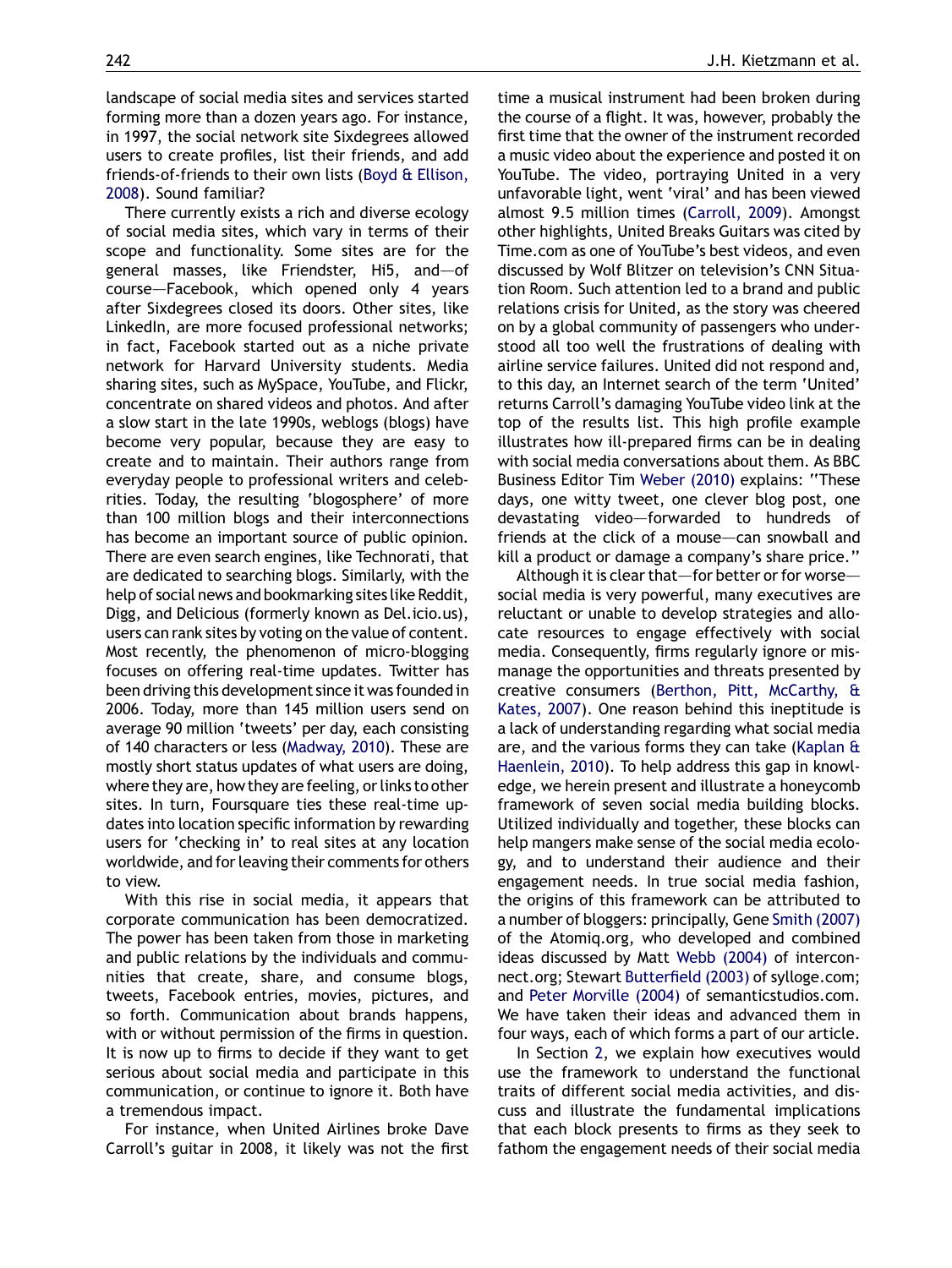<span id="page-2-0"></span>



audience. In Section [3](#page-7-0), we explain how the framework can be used to compare and contrast the functionalities and implications of different social media activities. Finally, in Section [4](#page-9-0), we conclude by presenting guidelines for how firms should develop strategies for monitoring, understanding, and responding to different social media activities.

# 2. The seven functional blocks of social media

The framework we use (see Figure 1) is a honeycomb of seven functional building blocks: identity, conversations, sharing, presence, relationships, reputation, and groups. Each block allows us to unpack and examine (1) a specific facet of social media user experience, and (2) its implications for firms. These building blocks are neither mutually exclusive, nor do they all have to be present in a social media activity. They are constructs that allow us to make sense of how different levels of social media functionality can be configured.

### 2.1. Identity

The identity functional block represents the extent to which users reveal their identities in a social media setting. This can include disclosing information such as name, age, gender, profession, location, and also information that portrays users in certain ways. For instance, [Kaplan and](#page-9-0) [Haenlein \(2010\)](#page-9-0) explain that the presentation of a user's identity can often happen through the conscious or unconscious 'self-disclosure' of subjective information such as thoughts, feelings, likes, and dislikes. Consequently, users and social media sites have different discourse preferences and aims. Many individuals who participate in online activities use their real names (e.g., Guy Kawasaki, a leading blogger and managing director of Garage Technology Ventures), while other influential social media mavens are known by their nicknames, or 'handles' (e.g., hummingbird604 is Raul Pacheco, a blogger and educator on environmental issues).

Of course, there are many different social media platforms built around identity that require users to set up profiles (e.g., Facebook). This has led to the formation of secondary services like DandyID, which allows users to store their online social identities in one place. Similar in nature to business cards and email signatures, social media users now create social media profile cards, using tools like Retaggr, to advertise their different identities and encourage others to follow them. While these new forms of communication attracted many early adopters, new demographics are now participating. In particular, those 55 and older–—who were relatively rare contributors in Web 1.0—are now the fastest growing demographic on Facebook, with women outnumbering men 2:1 ([Marketingcharts, 2009](#page-10-0)).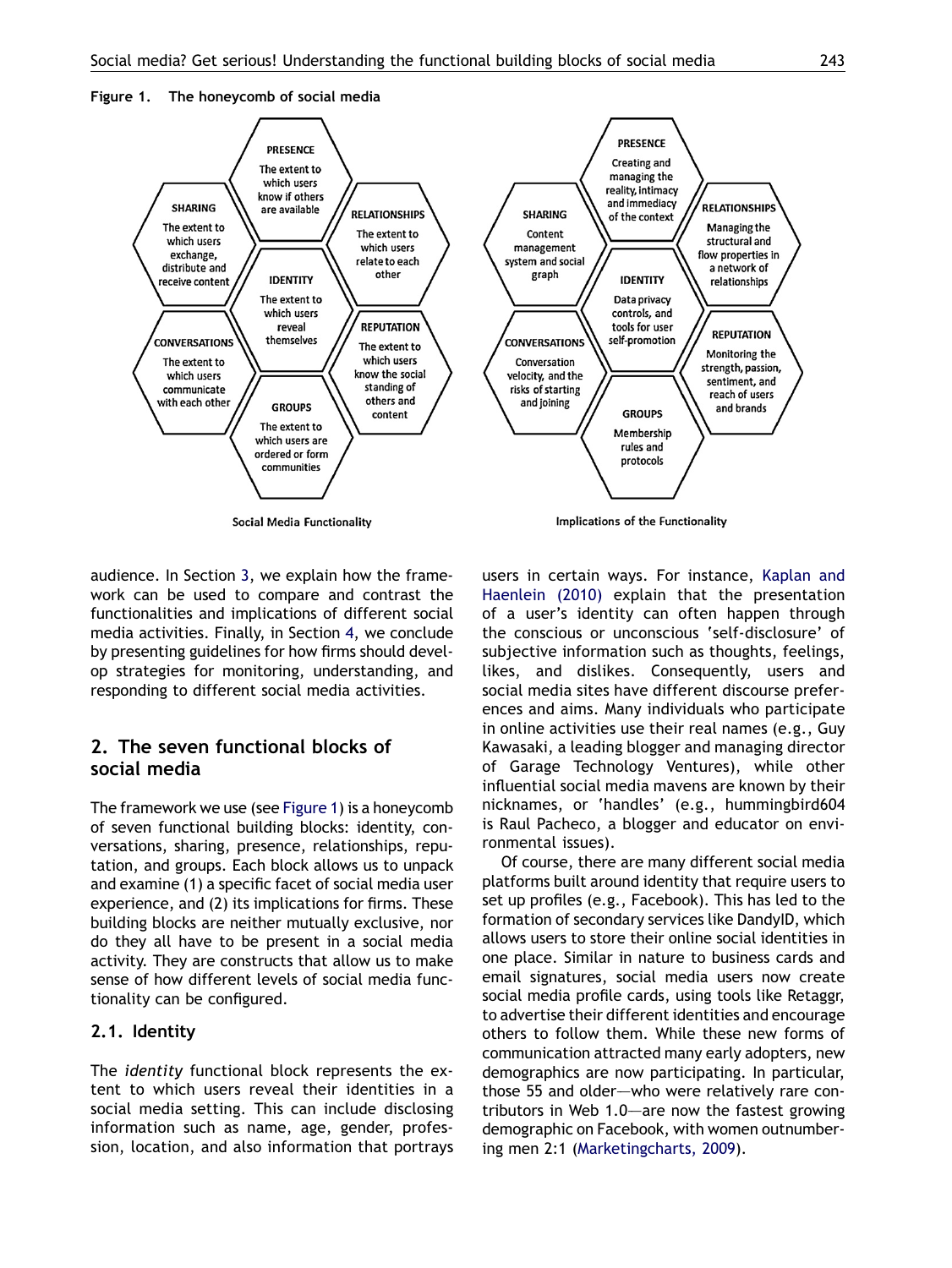As identity is core to many social media platforms, this presents some fundamental implications for firms seeking to develop their own social media sites or strategies for engaging with other sites. One major implication is privacy. Users willingly share their identities on social media sites such as Facebook and Twitter, yet this does not mean they do not care what happens to this information. Indeed, users have serious concerns about how secondary firms use their information as a source for data mining and surveillance ([Kietzmann & Angell, 2010\)](#page-9-0), and the extent to which social media sites passively facilitate or actively encourage these activities. This has resulted in users and government agencies initiating class-action lawsuits for invasion of privacy ([Kravets, 2010\)](#page-9-0). Users have also developed identity strategies (e.g., real identity versus virtual identities), while others focus on self-promotion (e.g., Facebook) or self-branding (e.g., LinkedIn). Professional photographers, for example, pay a premium to share their photographs on Flickr to develop their professional brand, and start conversations within their community.

However, this does not suggest that firms should insist on profiles that are complete or accurate. In fact, in an effort to protect their privacy, people tie different identities to the context of the different social media platforms they use (e.g., hobbies and pictures on Facebook might be different from those on LinkedIn). In some cases, though, identities remain anonymous. For example, social networks like Divorce360 work for those in complicated relationships or in various stages of breakups, who strongly need support but wish to remain anonymous. Consequently, technologies such as OAuth ([Hammer-Lahav, 2007](#page-9-0)) have been developed as an open standard for authorization, for ''giving access to your stuff without sharing your identity at all (or its secret parts).'' Although OAuth is now required for all third party Twitter applications, it does not work for everyone. For instance, users of the infamous Internet counterculture 4chan–—who brought us the 'rickrolling' meme: a cultural practice whereby users are tricked into watching a cheesy music video– prefer to know each other only by their handles. One of their members, an individual who goes by the name 'moot,' has been described as ''the most influential Web entrepreneur you've never heard of'' ([Smith, 2008](#page-10-0)). Striking a careful balance between sharing identities and protecting privacy is crucial in selecting social media tools; the wrong mix can lead to a lack of accountability among users, encourage cyber-bullying, and pave the way for off-topic and off-color comments.

#### 2.2. Conversations

The conversations block of the framework represents the extent to which users communicate with other users in a social media setting. Many social media sites are designed primarily to facilitate conversations among individuals and groups. These conversations happen for all sorts of reasons. People tweet, blog, et cetera to meet new like-minded people, to find true love, to build their self-esteem, or to be on the cutting edge of new ideas or trending topics. Yet others see social media as a way of making their message heard and positively impacting humanitarian causes, environmental problems, economic issues, or political debates ([Beirut, 2009](#page-9-0)).

The enormous number and diversity of conversations that can take place in a social media setting, means that there are format and protocol implications for firms which seek to host or track these conversations. Twitter, for instance, is centered around exchanging short messages that are mostly real-time status updates, so as to create an 'ambient awareness' of issues ([Kaplan & Haenlein, in](#page-9-0) [press](#page-9-0)). Mostly, these messages are of an ephemeral nature, without any obligation to respond. Reviewing past tweets requires an archiving service like Google Replay, which lets users search through and review tweets. Twitter, then, is more about conversation than identity. Blogs, on the other hand, are less about staying connected synchronously than about facilitating rich, often lengthy conversations that can be traced back on the blog itself.

Drawing from research on industry dynamics (McCarthy, Lawrence, Wixted, & Gordon, 2010), we argue that differences in the frequency and content of a conversation can have major implications for how firms monitor and make sense of the 'conversation velocity': the rate and direction of change in a conversation. The rate of change is the number of new conversations over a specified period of time, and the direction of change is the continuitydiscontinuity of the conversation (i.e., changes in how favorable or unfavorable a conversation is toward a firm and its products). For instance, to make collective sense of the short, speedy, and numerous conversations hosted by sites such as Twitter, firms need tools and capabilities that allow them to connect the dots. That is, the conversations are like pieces of a rapidly changing puzzle which, when aggregated, combine to produce an overall image or message. In contrast, people such as Marc Andreeson (a co-founder of Netscape) use regular blogs to post detailed, but less frequent accounts. These postings can be rich and useful, but not necessarily connected to a greater social media exchange on the same subject.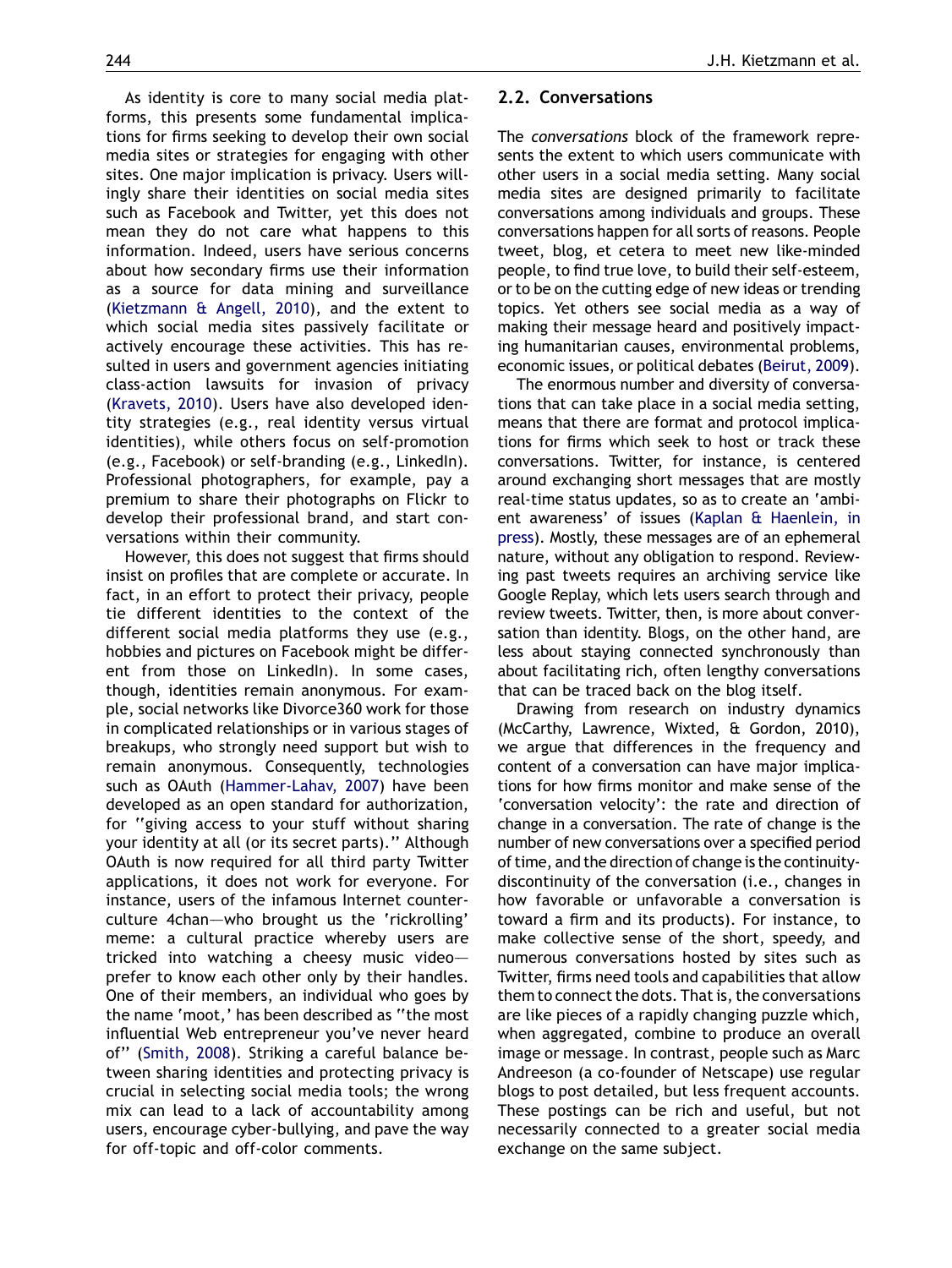Another fundamental implication of conversation is the issue of firms starting or manipulating a conversation. For example, Unilever gave its community something to talk about upon launching the Dove Campaign for Real Beauty in 2004. People not only conversed on Dove's own blog or discussion board, but also talked very positively about the campaign across many social media platforms. To spark more conversation, one billboard in the series asked viewers to vote on whether a woman displayed was 'fat' or 'fab,' with the results posted in real-time on the board. Thus, there are benefits and risks in joining and manipulating conversations. Firms which know when to chime in—and, when not to–—show their audience that they care, and are seen as a positive addition to the conversation; this is in contrast to firms which flood conversations that were not 'theirs' in the first place.

# 2.3. Sharing

Sharing represents the extent to which users exchange, distribute, and receive content. The term 'social' often implies that exchanges between people are crucial. In many cases, however, sociality is about the objects that mediate these ties between people (Engeström, 2005); the reasons why they meet online and associate with each other. Consider Groupon, which publishes a 50% - 90% discount coupon for local businesses each day via email, Twitter, mobile phone applications, and its own website. The coupon is only valid, however, once a critical mass has agreed to purchase the special offer. Social shopping services like Groupon leverage the 'social graph,' a mapping of users' connectivity, to share the news via email across their entire social network. Consequently, social media consist of people who are connected by a shared object (e.g., a groupon, text, video, picture, sound, link, location). Sharing alone is a way of interacting in social media, but whether sharing leads users to want to converse or even build relationships with each other depends on the functional objective of the social media platform. For instance, the objects of sociality are pictures for Flickr, Indie music for MySpace, and careers for LinkedIn.

We suggest there are at least two fundamental implications that the sharing block of the honeycomb has for all firms with ambition to engage in social media. The first is the need to evaluate what objects of sociality their users have in common, or to identify new objects that can mediate their shared interests. Without these objects, a sharing network will be primarily about connections between people but without anything connecting them together. Of course, these objects and the type of sharing that can be built into a social media platform very much depend on the aims of the platform. For example, YouTube started as a platform to allow individuals to upload and share homemade videos; the first of these showed one of the founders enjoying a day at the San Diego Zoo. This case illustrates that even though the object medium is video, You-Tube was established primarily to enable users to share personal objects-experiences and observations–—with the world.

A second implication concerns the degree to which the object can or should be shared. As You-Tube grew, users increasingly uploaded video not created by them. This led to criticism and lawsuits against YouTube for failing to ensure that uploaded material complied with copyright laws. YouTube has also been denounced for hosting videos that contain offensive content. As a result, YouTube developed controls and allocated resources to filter and then screen the content that it helps share. This includes requiring users who want to upload video, to register and agree to terms of use; providing a content management system that allows content owners (e.g., movie studios) to identify and manage their content on YouTube; asking users to flag inappropriate content; and employing an army of people who screen and remove content that is in violation of the terms of use.

# 2.4. Presence

The framework building block presence represents the extent to which users can know if other users are accessible. It includes knowing where others are, in the virtual world and/or in the real world, and whether they are available. In the virtual world, this happens through status lines like 'available' or 'hidden.' Given the increasing connectivity of people on the move, this presence bridges the real and the virtual. For instance, actor Ashton Kutcher and his actress wife Demi Moore are both active on Foursquare, and when they 'check in' at a particular location, fans and traditional media can view this information and know where to go for celebrity gawking. Similar presence-focused platforms center on geographical spaces, not specific locations. Friends Around Me allows users to share their status updates and check-ins across networks–—Facebook, Twitter, Foursquare, and Gowalla-and displays which friends are in close physical proximity. Flashmobs like T-Mobile's Welcome Back [\(Lifesforsharing,](#page-9-0) [2010\)](#page-9-0) are a similar phenomenon, whereby large groups of people, organized mostly via social media, practice an unusual but enormously powerful act: assembling in a public place to suddenly perform for a brief time, then dispersing just as quickly. Another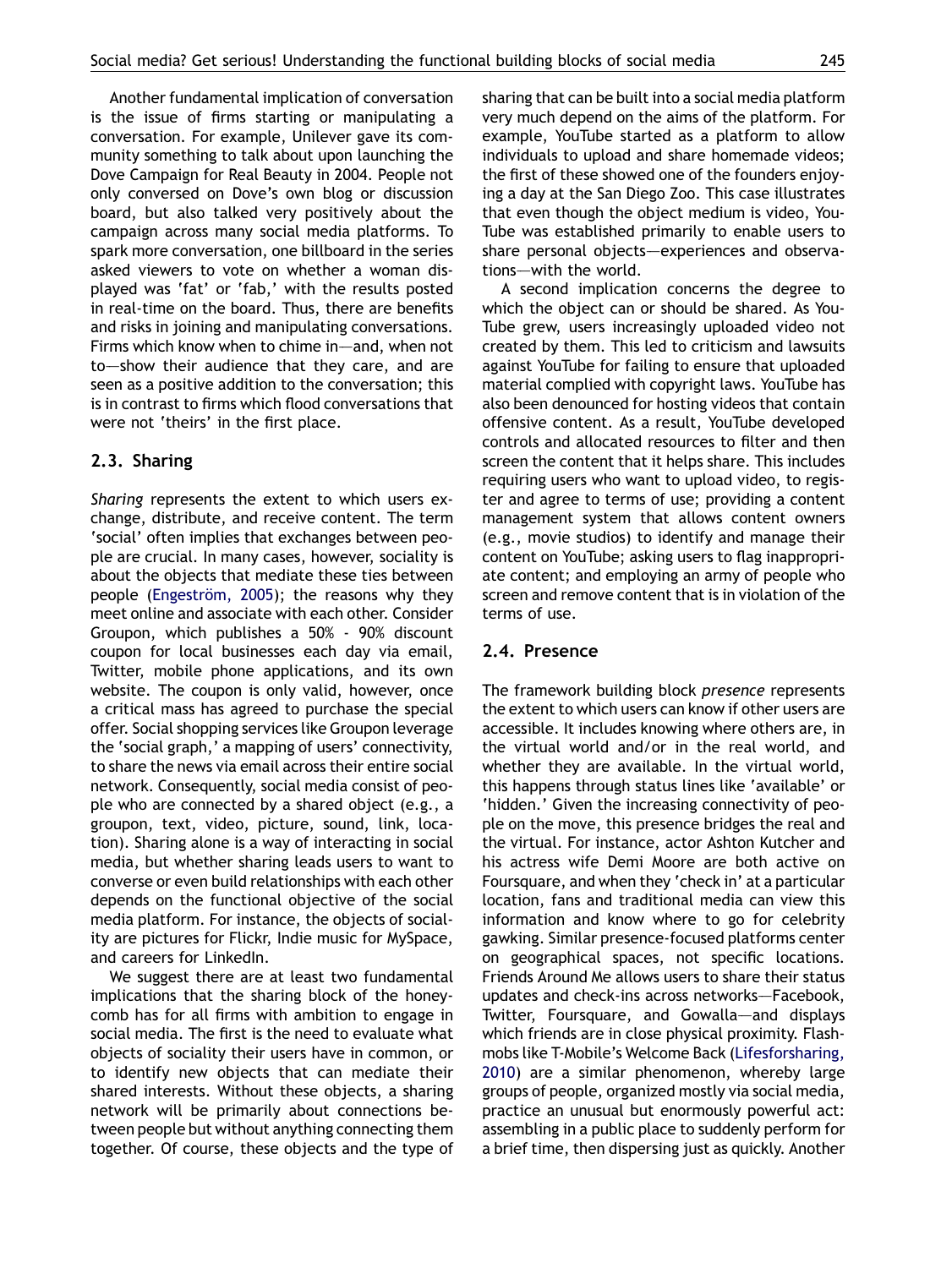example of real-time presence is Trapster, a vehicle speed trap sharing system that relies on usergenerated content to warn drivers of live police speed traps, red light cameras, speed cameras, and so forth. In other cases-for instance, LinkedIn-knowing who else is online or where others are located physically does not matter.

The implication of presence is that firms need to pay attention to the relative importance of user availability and user location. In some cases, this is tied very directly to a desire to interact synchronously, whether this is through voice or sharing data. Should users prefer to engage in real-time, then the social media platform should offer a presence or status line indicator, along with a suitable mechanism through which these users can contact each other and interact. A firm might also want to investigate if users have a desire for selective presences, where one can be visible to some people while staying hidden to others. Another direct implication of presence is that it is linked to the traits of other functional blocks in the honeycomb framework, including conversations and relationships. For instance, drawing upon ideas by [Kaplan and Haenlein](#page-9-0) [\(2010\)](#page-9-0), firms should recognize that social media presence is influenced by the intimacy and immediacy of the relationship medium, and that higher levels of social presence are likely to make conversations more influential.

#### 2.5. Relationships

The relationships block represents the extent to which users can be related to other users. By 'relate,' we mean that two or more users have some form of association that leads them to converse, share objects of sociality, meet up, or simply just list each other as a friend or fan. Consequently, how users of a social media platform are connected often determines the what-and-how of information exchange. In some cases, these relationships are fairly formal, regulated, and structured. LinkedIn, for instance, allows users to see how they are linked to others and how many degrees of separation they are from a 'target' member–—possibly an employer they would like to meet. Member profiles also need to be validated by others to be complete. With a focus on relationship building, LinkedIn has a referral system so that these users can be introduced, through a chain of friends-of-friends, to the person they intended to meet so that they can be closer to the people they would like to meet. Of course, growing a network as large as possible likely reduces the degrees of separation to these individuals. In other cases, social media platforms are centered on existing relationship maintenance, not expansion. Social software like AOL Instant Messenger (AIM) and Skype allow people to talk to 'buddies' or 'contacts' they already know. On other platforms, relationships are informal and without structure. Blogs, for instance, can allow users to develop a relationship with each other, without a formal arrangement of what and how much information they should share. In yet other cases, including Twitter and YouTube, relationships hardly matter. The general rule is that social media communities which don't value identity highly, also don't value relationships highly.

Because the implications of the relationship block are numerous, we use two properties–—structure and flow-from social network theory (Borgatti  $\theta$ [Foster, 2003; Granovetter, 1973\)](#page-9-0) to explain the importance of different relationship traits. The structural property of a user's relationships refers to how many connections they have and their position in their network of relationships. Research shows that the denser and larger a user's portfolio of relationships is, and the more central his or her position in the portfolio, the more likely that user is to be an influential member ('influencer') in their network. The flow property of user relationships refers to the types of resources involved in individual relationships and how these resources are used, exchanged, or transformed. It describes the strength of a relationship: strong relationships are ''long-lasting, and affect-laden'' ([Krackhardt, 1992,](#page-9-0) p. 218), while weak ones are ''infrequent and distant'' [\(Hansen, 1999,](#page-9-0) p. 84). It also refers to the 'multiplexity' of relationships; that is, when users are connected by more than one type of relationship (e.g., they are work colleagues and friends).

Consequently, if a social media community values relationships, the issue of structural and flow properties becomes important. Social media sites and firms seeking to engage with their users must understand how they can maintain or build relationships, or both. If the relationships need to be formal and regulated, then a process should be developed to validate authenticity of users. If a social media platform adopts a brokering role or facilitates transactions, social mechanisms via which other individuals act as an approval step (e.g., LinkedIn), or legal steps can be employed. If users mostly expect to maintain existing relationships, then a simple identification process is required. For instance, users can send a 'friend request' that needs to be accepted by the other party before the two can add each other to their contact list. If the nature of the engagement among users is to grow their networks, then more information might need to be displayed to create meaningful relationships; this, of course, must honor the users' expectation of both identity and privacy, as outlined above. Another alternative is that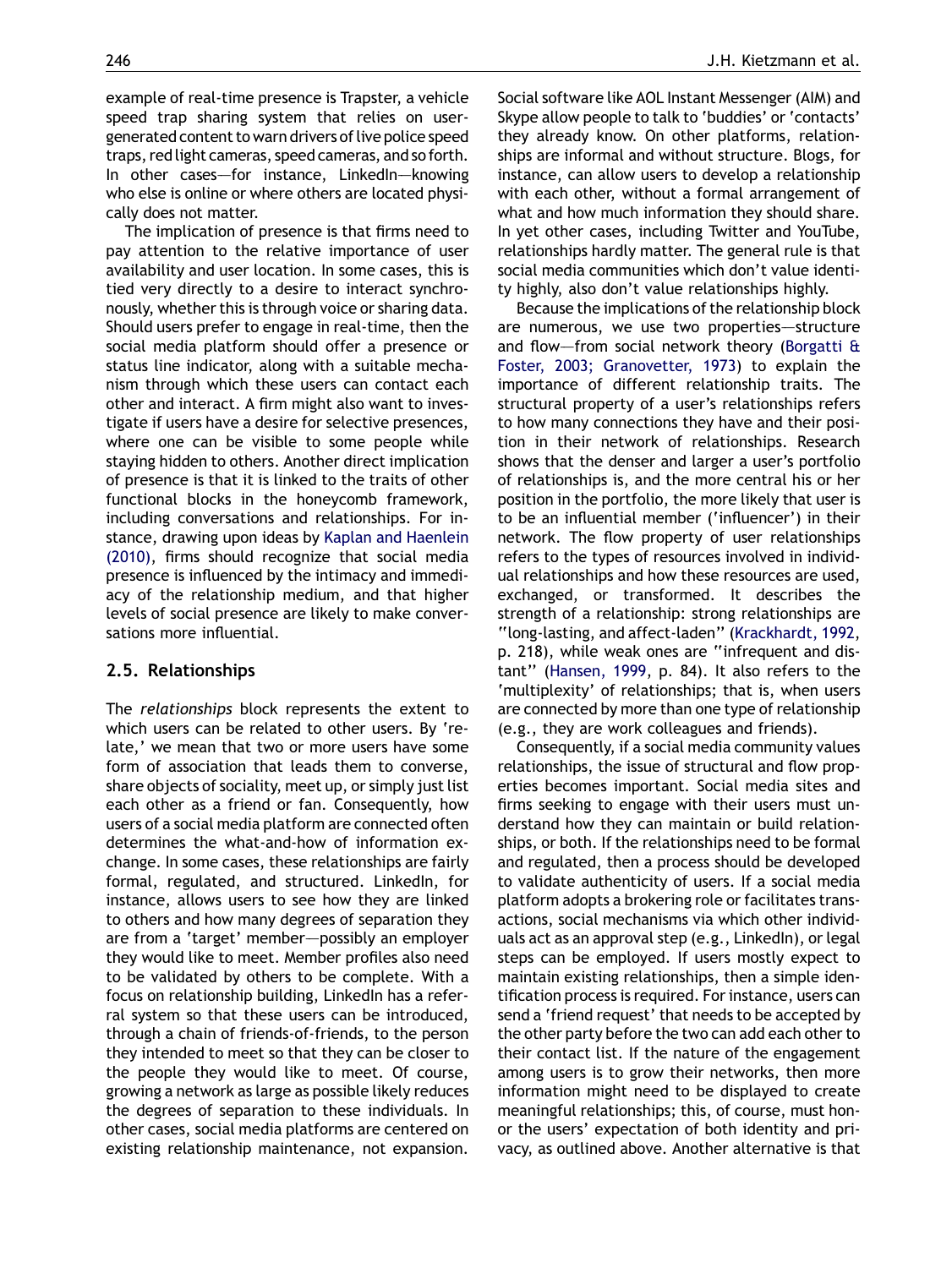users of the community enter into a legally binding transaction (e.g., the social commerce site Bonanza), which is an altogether different relationship.

#### 2.6. Reputation

Reputation is the extent to which users can identify the standing of others, including themselves, in a social media setting. Reputation can have different meanings on social media platforms. In most cases, reputation is a matter of trust, but since information technologies are not yet good at determining such highly qualitative criteria, social media sites rely on 'mechanical Turks': tools that automatically aggregate user-generated information to determine trustworthiness. For instance, Jeremiah Owyang's 70,000 and Guy Kawasaki's 292,000 followers on Twitter attest their reputations as social media maven and emerging technology expert, respectively. Another example is LinkedIn, which builds the reputation of one individual based on endorsements from others. However in social media, reputation refers not only to people but also their content, which is often evaluated using content voting systems. On YouTube, the reputation of videos might be based on 'view counts' or 'ratings,' while on Facebook this could be 'likes,' and so forth. Via the StumbleUpon platform, for example, one can only see content that has already been filtered by users who share a common interest. The more Stumble-Upon knows about a user, the better it can match up preferences of like-minded individuals who have given the particular website a 'thumbs up' or 'thumbs down' verdict.

As with the other blocks in the honeycomb framework, reputation has significant implications for how firms should effectively engage social media. If firms and users value their reputations and those of other users, then a metric must be chosen to provide this information. The number of followers on Twitter has limited value in that it only indicates how popular a person is, not how many people actually read the posts. Since people can follow as many others as they like, they also do not have a reason to 'unfollow' anyone. For a firm, this means the engagement needs of its community should inform the choice of reputation system. If time and activity in a community matter, a measure of the number of posts over time might be a better metric. If the quality of an individual's contributions matters, a rating system would be an appropriate choice.

Once a firm has identified appropriate metrics for the reputation of its community's social media engagement, the appropriate evaluation tool must be chosen. This could either be based on objective data (e.g., number of views or followers) or collective intelligence of the crowd (e.g., rating system). For example, social media service sites such as Social Mention search and compile user-generated content from over 80 social media sites. It enables firms and individuals to monitor how many times they and others are mentioned, using a number of metrics including: strength (the number of times you are mentioned); sentiment (the ratio of mentions that are positive to those that are negative); passion (how often certain users talk about you); and reach (the number of different users talking about you divided by the total number of times you are mentioned).

#### 2.7. Groups

The groups functional block represents the extent to which users can form communities and subcommunities. The more 'social' a network becomes, the bigger the group of friends, followers, and contacts. A widely discussed relationship-group metric is Dunbar's Number, proposed by anthropologist Robin [Dunbar \(1992\)](#page-9-0), who theorized that people have a cognitive limit which restricts the number of stable social relationships they can have with other people to about 150. Social media platforms have recognized that many communities grow well beyond this number, and offer tools that allow users to manage membership. Two major types of groups exist. First, individuals can sort through their contacts and place their buddies, friends, followers, or fans into different self-created groups (e.g., Twitter has lists). Second, groups online can be analogous to clubs in the offline world: open to anyone, closed (approval required), or secret (by invitation only). Facebook and Flickr have groups, for instance, with administrators who manage the group, approve applicants, and invite others to join.

The direct implication of groups is fairly straightforward. It can be assumed that a social media community would enjoy a way to group its users, even when the number of likely contacts is low for each member initially. It is good practice to enable this feature from the start such that members don't have to sort through lengthy contact lists to order their contacts later. If the members just need to order their contacts to manage followers, friends, fans, and the like, then simple user-generated grouping will suffice. This resembles allowing users to label their contacts, without these contacts being aware of it. If, however, a group wants to pursue an agenda and grow its membership, then more formal group rules and functions would be required.

The indirect implications of groups are complicated. Groups in social media are more than just a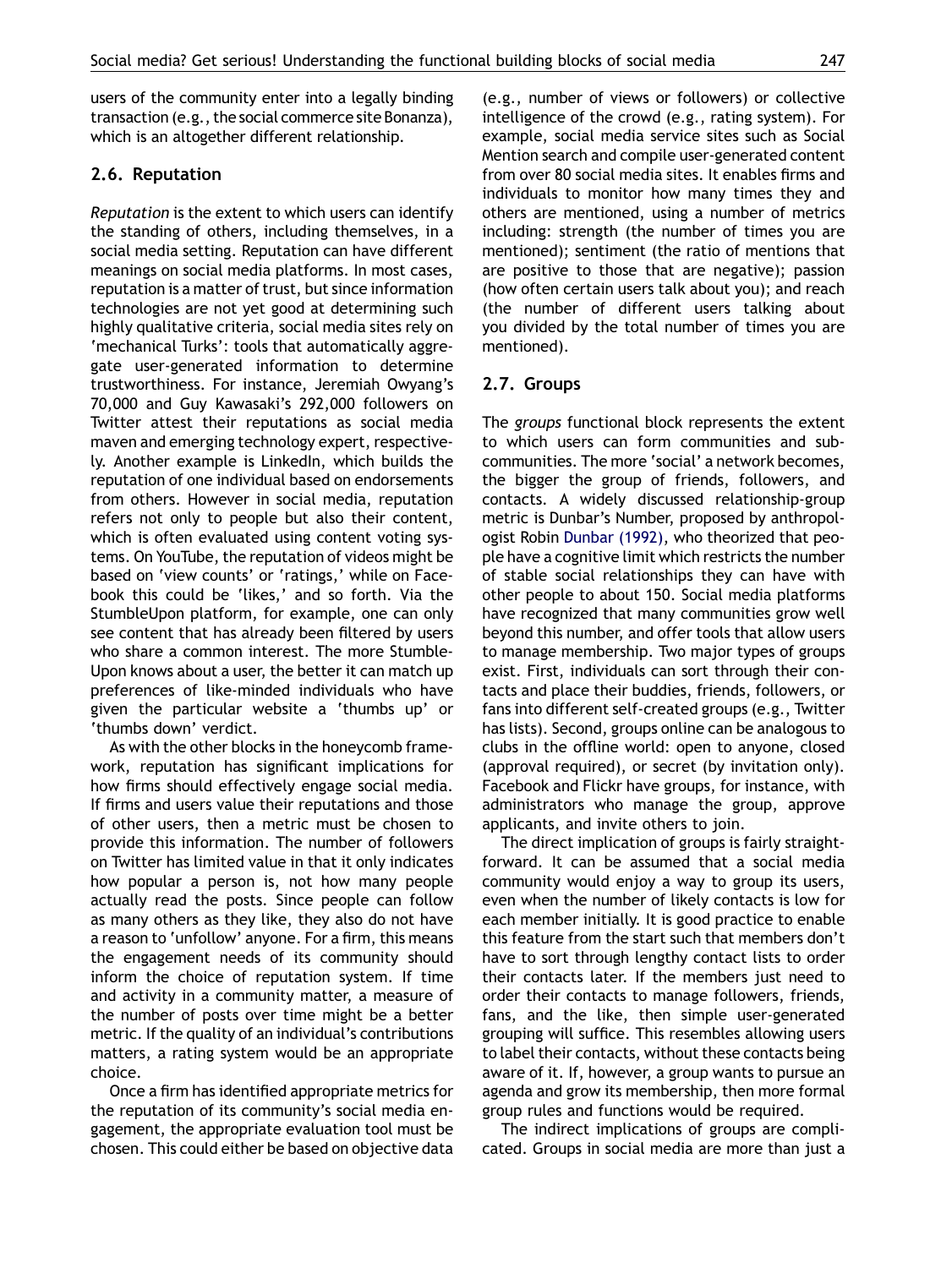

<span id="page-7-0"></span>Figure 2. Contrasting the functionalities of different sites

listing of users. There is a focus on different permissions for different group membership activity and content. Given the enormous traffic on social media and the amount of noise it generates daily, the need for filtering is paramount. To connect to some of the earlier honeycomb blocks, groups can vary in how they allow individuals to share specific details with some contacts, but not others. Different parts of an identity could be set up for each block. In terms of presence, a user could choose to be available to some (e.g., those in the friends group) on the weekend, but not others (e.g., colleagues). But what happens when life is multiplex and one friend is also a colleague? Permissions management is inherently difficult, and the more flexibility that is embedded in the system, the more difficult it is to manage for the users. For this reason, many social media platforms have chosen to offer a few categories of groups and a few combinations of permissions. Of course, these choices are highly contextual, and a firm would benefit from studying exactly what kinds of groups their community would support, and how these should affect their engagement with other honeycomb pieces.

## 3. Differences matter: The 4 Cs

It is difficult to stay abreast of the choices people have for social media platforms. It seems that new sites and services emerge every day, vying for the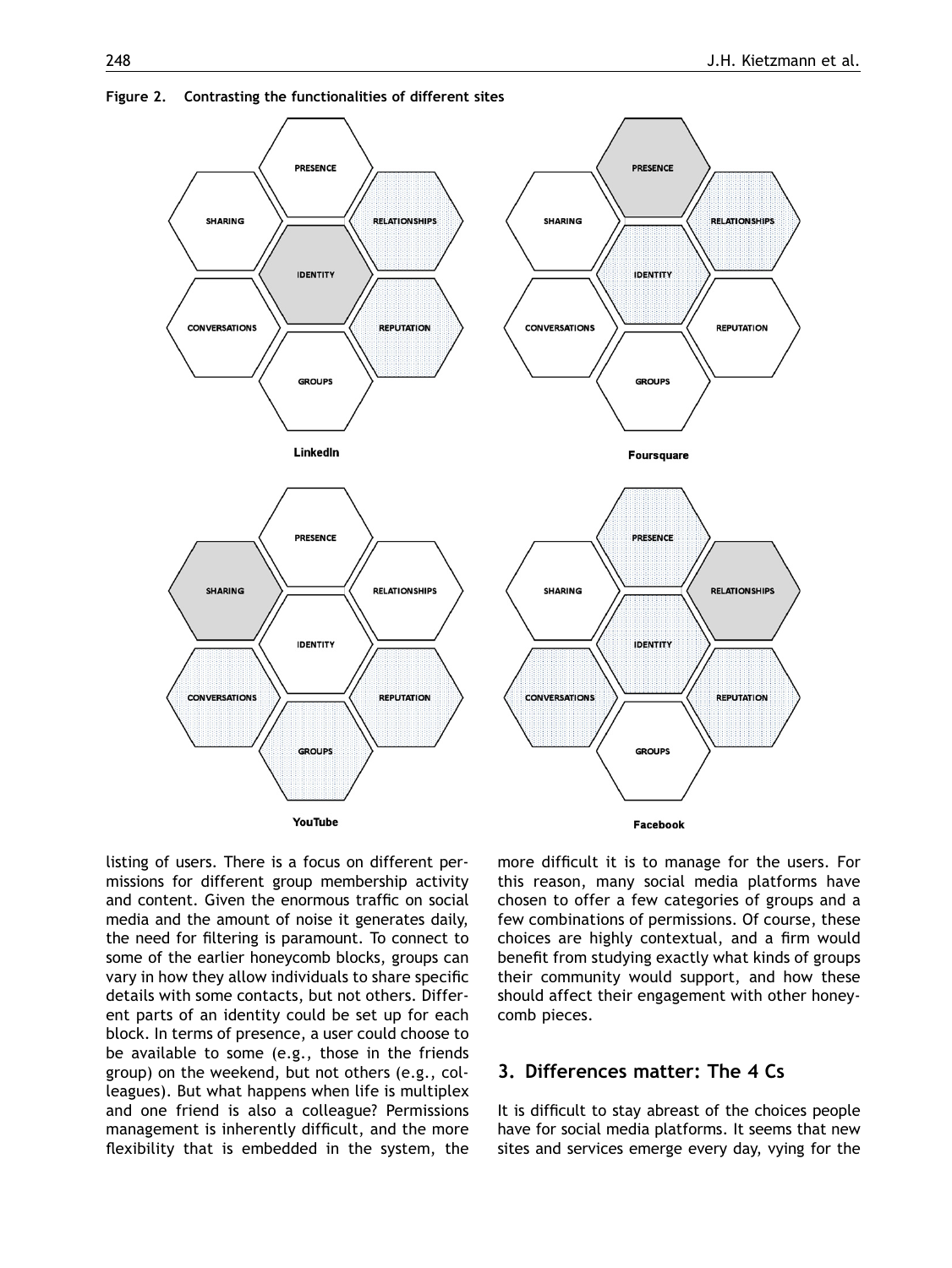attention of individuals and communities online. When examining the social media ecology, it quickly becomes clear that many sites have struck a careful balance among the different blocks of the honeycomb. Some focus more on identity, some more on sharing, et cetera. None of today's major social media sites focus solely on just one block. Gene [Smith \(2007\),](#page-10-0) one of the bloggers who helped evolve this framework, argues that sites tend to concentrate on three or four primary blocks. In [Figure 2](#page-7-0) we illustrate this with four examples: LinkedIn, Foursquare, YouTube, and Facebook. The darker the color of a block, the greater this social media functionality is within the site.

Using tools like the honeycomb framework to understand and develop social media platforms, and the social media landscape more generally, is increasingly important. Consequently, we now present a guideline—the 4 Cs: cognize, congruity,  $cu$ rate, and chase—relating how firms should develop strategies for monitoring, understanding, and responding to different social media activities.

### 3.1. Cognize

A firm should first recognize and understand its social media landscape, using the honeycomb framework. This will unveil the social media functionality and engagement implications for understanding your customers. Similarly, it is important to find out if and where conversations about a firm are already being held, and how these are enabled by the different functionalities in the honeycomb framework. At the same time, firms need to pay attention to other critical elements of the social media landscape, including who some of the main influencers are. Listorious, for instance, provides details of key experts on topics on Twitter. While reviewing the social media landscape, a firm should also collect competitive intelligence to determine if its rivals are already active, and what the response level is for their particular social media strategy.

#### 3.2. Congruity

Next, a firm needs to develop strategies that are congruent with, or suited to, different social media functionalities and the goals of the firm. This involves focusing on the core honeycomb blocks of a social media activity that will facilitate the needs of its business. Are they seeking to drive more customers into a bricks and mortar store, to increase sales online, or to create new leads directly attributable to a social media tool? What are the metrics for evaluating the success of the social media platform? Important success measures might focus on the velocity of a conversation. The mantra 'customer service is the new marketing' emphasizes that the firm is no longer in control of the conversation, and that any social media strategy should also focus on increasing customer happiness (e.g., how well customer issues are resolved) and customer input (e.g., suggestions for improving a product or service). The plan also needs to integrate a social media strategy tightly with other marketing strategies, whereby one points the audience to the other. Unless users are made aware of the existence of a social media forum, they are unlikely to discover it by chance. The 'find us, friend us, and follow us' slogan on milk containers is a suitable example for how 'bought' media (e.g., advertising) and 'owned' media (e.g., the brand or the product itself) can be integrated with social media (the 'earned' media) to seed and drive conversations, sharing, relationships, and so forth. Other choices in the planning stage require another look at the honeycomb to learn what key activities–—conversations, for instance–—will help the firm gain trust with a key influencer and within the community.

## 3.3. Curate

A firm must act as a curator of social media interactions and content. This involves developing a clear understanding of how often and when a firm should chime into conversations on a social media platform, and who will represent the firm online. Social media involvement is not an exact science, but to reduce the ambiguity, firms should develop policies that outline how their employees look after and preserve different forms of social media engagement. The key here is to identify employees who have the ability to listen and who care about the chatter online, and those who can create content that is emotionally appropriate for the community [\(Armano, 2009\)](#page-9-0). Another important option is to create 'mash-ups,' which combine content and functionality from a variety of sources that already exist. For example, organizations can curate conversations by showing YouTube videos of credible individuals on their site, or by presenting existing research from other sites.

In any event, to effectively follow and use social media can be a challenge, and it is likely that many firms initially won't have the talent or capabilities to succeed. So, when firms hire consultants who act on their behalf, they are well advised to conduct due diligence to ensure that opportunities are maximized and risks are minimized–—not the other way around. Having the right controls in place is especially important, as individuals who communicate with customers must be given enough discretion and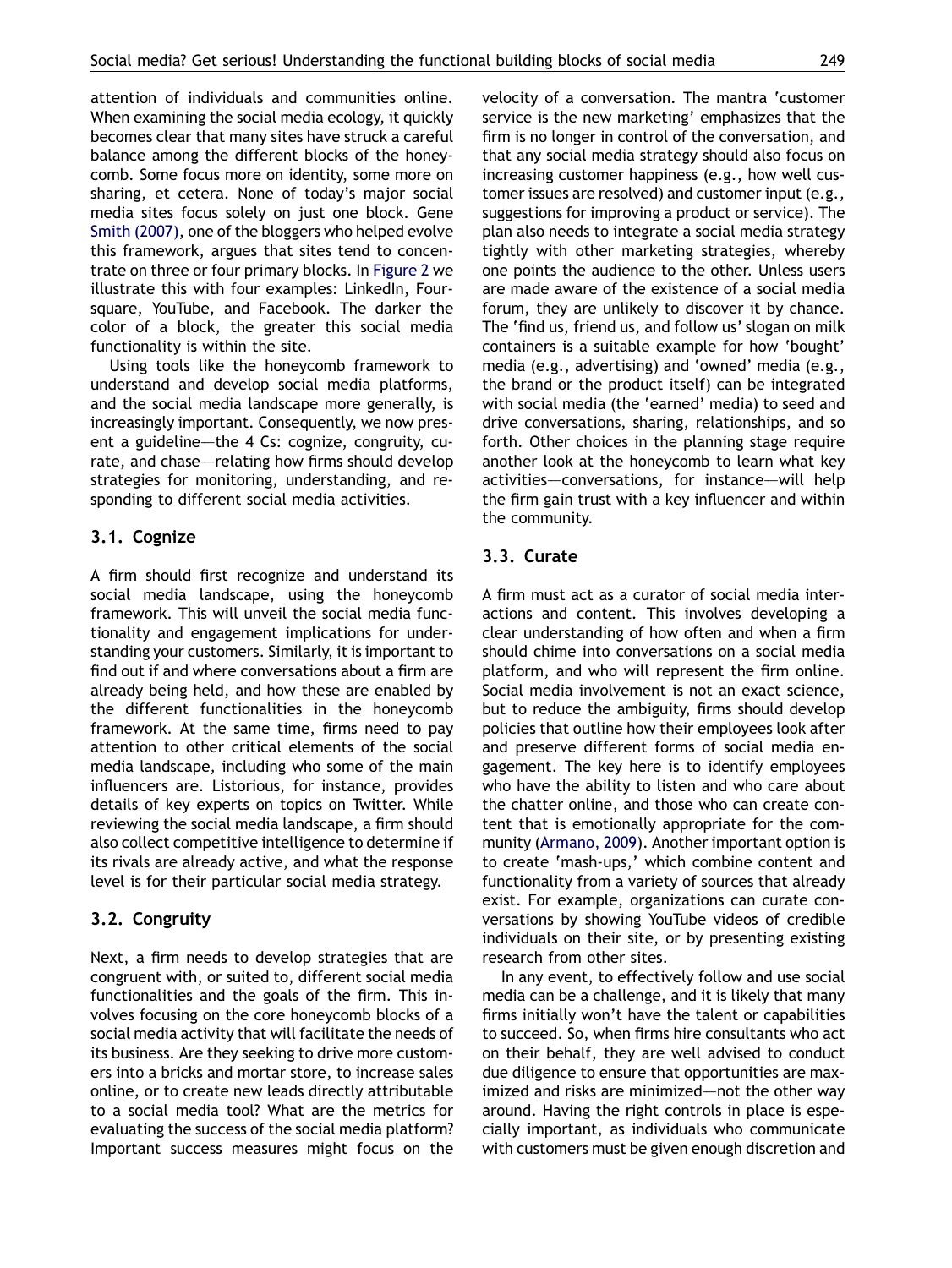<span id="page-9-0"></span>authority to develop relationships by solving customer issues, not just sympathizing with the customer as often seems to be the case with traditional customer service.

#### 3.4. Chase

Of course, a constant chase for information about social media activity is tremendously time-consuming. Yet, firms must scan their environments in order to understand the velocity of conversations and other information flows that could affect current or future position in the market ([McCarthy et al.,](#page-10-0) [2010](#page-10-0)). The honeycomb framework provides a valuable tool for evaluating the changing social media ecology. If used as an ongoing lens, a firm can revisit the assumptions about a community's engagement needs, observe how other social media platforms are evolving, and gauge how competitors are responding. More specifically, it is important to follow conversations and other interactions that include a particular firm, brand, product, or individual. Fortunately, social media analytics tools like Tweet-Deck, Social Mention, and Google Alerts exist to make this process more manageable. It is important, though, to note that positive social media exposure often results more from inbound than outbound conversations, and real-time is much better than post-hoc. For instance, when a customer tweeted his disappointment that a chain restaurant had run out of corn tortillas, a full time social media employee alerted the branch manager in less than 2 minutes and the issue was resolved even before the customer left the restaurant (Armano, 2009). But even when it seems too late, an appropriate social media response may turn the tide. Imagine if United Airlines had released an apologetic United Loves Guitars video on YouTube, possibly starring Eric Clapton, Slash, Jimmy Page, or B.B. King!

## 4. Final thoughts

Social media introduce substantial and pervasive changes to communication between organizations, communities, and individuals. This presents an enormous challenge for firms, as many established management methods are ill-suited to deal with customers who no longer want to be talked at; instead, customers want firms to listen, appropriately engage, and respond. Firms interested in getting serious about social media will find a useful tool in the honeycomb framework. By analyzing the seven building blocks—identity, conversations, sharing, presence, relationships, reputation, and groups–—firms can monitor and understand how social media activities vary in terms of their function and impact, so as to develop a congruent social media strategy based on the appropriate balance of building blocks for their community.

## References

- Armano, D. (2009, November 2). Six social media trends for 2010. Retrieved November 5, 2010, from [http://blogs.hbr.org/cs/](http://blogs.hbr.org/cs/2009/11/six_social_media_trends.html) [2009/11/six\\_social\\_media\\_trends.html](http://blogs.hbr.org/cs/2009/11/six_social_media_trends.html)
- Beirut. (2009, August 21). Why do people really tweet? The psychology behind tweeting! Retrieved November 5, 2010, from [http://blog.thoughtpick.com/2009/08/why-do-people](http://blog.thoughtpick.com/2009/08/why-do-people-really-tweet-the-psychology-behind-tweeting.html)[really-tweet-the-psychology-behind-tweeting.html](http://blog.thoughtpick.com/2009/08/why-do-people-really-tweet-the-psychology-behind-tweeting.html)
- Berthon, P., Pitt, L., McCarthy, I., & Kates, S. (2007). When customers get clever: Managerial approaches to dealing with creative consumers. Business Horizons, 50(1), 39—47.
- Borgatti, S., & Foster, P. (2003). The network paradigm in organizational research: A review and typology. Journal of Management, 29(6), 991—1013.
- Boyd, D., & Ellison, N. (2008). Social network sites: Definition, history, and scholarship. Journal of Computer Mediated Communication, 13(1), 210—230.
- Butterfield, S. (2003). An article complaining about 'social software'. Retrieved November 5, 2010, from [http://www.](http://www.sylloge.com/personal/2003_03_01_s.html%2391273866) [sylloge. com/personal/2003\\_03\\_01\\_s.html#91273866](http://www.sylloge.com/personal/2003_03_01_s.html%2391273866)
- United breaks guitars. Retrieved November 5, 2010, from [http://](http://www.youtube.com/watch%3Fv=5YGc4zOqozo) [www.youtube.com/watch?v=5YGc4zOqozo](http://www.youtube.com/watch%3Fv=5YGc4zOqozo)
- Catholic Press Association. (2010). Using social media: Best practices. Retrieved November 5, 2010, from [http://www.](http://www.catholicpress.org/%3Fpage=SocialMediaWebinar) [catholicpress.org/?page=SocialMediaWebinar](http://www.catholicpress.org/%3Fpage=SocialMediaWebinar)
- Dunbar, R. I. M. (1992). Neocortex size as a constraint on group size in primates. Journal of Human Evolution, 22(6), 469—493.
- Engeström, J. (2005, April 13). Why some social network services work and others don't  $-$  Or: the case for object-centered sociality. Retrieved November 5, 2010, from [http://www.](http://www.zengestrom.com/blog/2005/04/why-some-social-network-services-work-and-others-dont-or-the-case-for-object-centered-sociality.html) [zengestrom.com/blog/2005/04/why-some-social-network](http://www.zengestrom.com/blog/2005/04/why-some-social-network-services-work-and-others-dont-or-the-case-for-object-centered-sociality.html)[services-work-and-others-dont-or-the-case-for-object](http://www.zengestrom.com/blog/2005/04/why-some-social-network-services-work-and-others-dont-or-the-case-for-object-centered-sociality.html)[centered-sociality.html](http://www.zengestrom.com/blog/2005/04/why-some-social-network-services-work-and-others-dont-or-the-case-for-object-centered-sociality.html)
- Granovetter, M. (1973). The strength of weak ties. American Journal of Sociology, 78(6), 1360—1380.
- Hammer-Lahav, E. (2007, September 5). A little bit of history. Retrieved November 5, 2010, from <http://oauth.net/about/>
- Hansen, M. (1999). The search-transfer problem: The role of weak ties in sharing knowledge across organization subunits. Administrative Science Quarterly, 44(1), 82—85.
- Kaplan, A., & Haenlein, M. (2010). Users of the world, unite! The challenges and opportunities of social media Business Horizons, 53(1), 59—68.
- Kaplan, A., & Haenlein, M. (in press). The early bird catches the news: Nine things you should know about micro-blogging. Business Horizons.
- Kietzmann, J., & Angell, I. (2010). Panopticon revisited. Communications of the ACM, 53(6), 135—138.
- Krackhardt, D. (1992). The strength of strong ties: The importance of philos in organizations. In N. Nohria & R. Eccles (Eds.), Networks and organizations: Structure, form, and action (pp. 216—239). Boston: Harvard Business School Press.
- Kravets, D. (2010, March 17). Judge approves \$9.5 million Facebook 'beacon' accord. Retrieved November 5, 2010, from [http://www.wired.com/threatlevel/2010/03/facebook](http://www.wired.com/threatlevel/2010/03/facebook-beacon-2/)[beacon-2/](http://www.wired.com/threatlevel/2010/03/facebook-beacon-2/)
- Lifesforsharing. (2010). The T-Mobile welcome back. Retrieved November 5, 2010, from [http://www.youtube.com/watch?](http://www.youtube.com/watch%3Fv=NB3NPNM4xgo) [v=NB3NPNM4xgo](http://www.youtube.com/watch%3Fv=NB3NPNM4xgo)